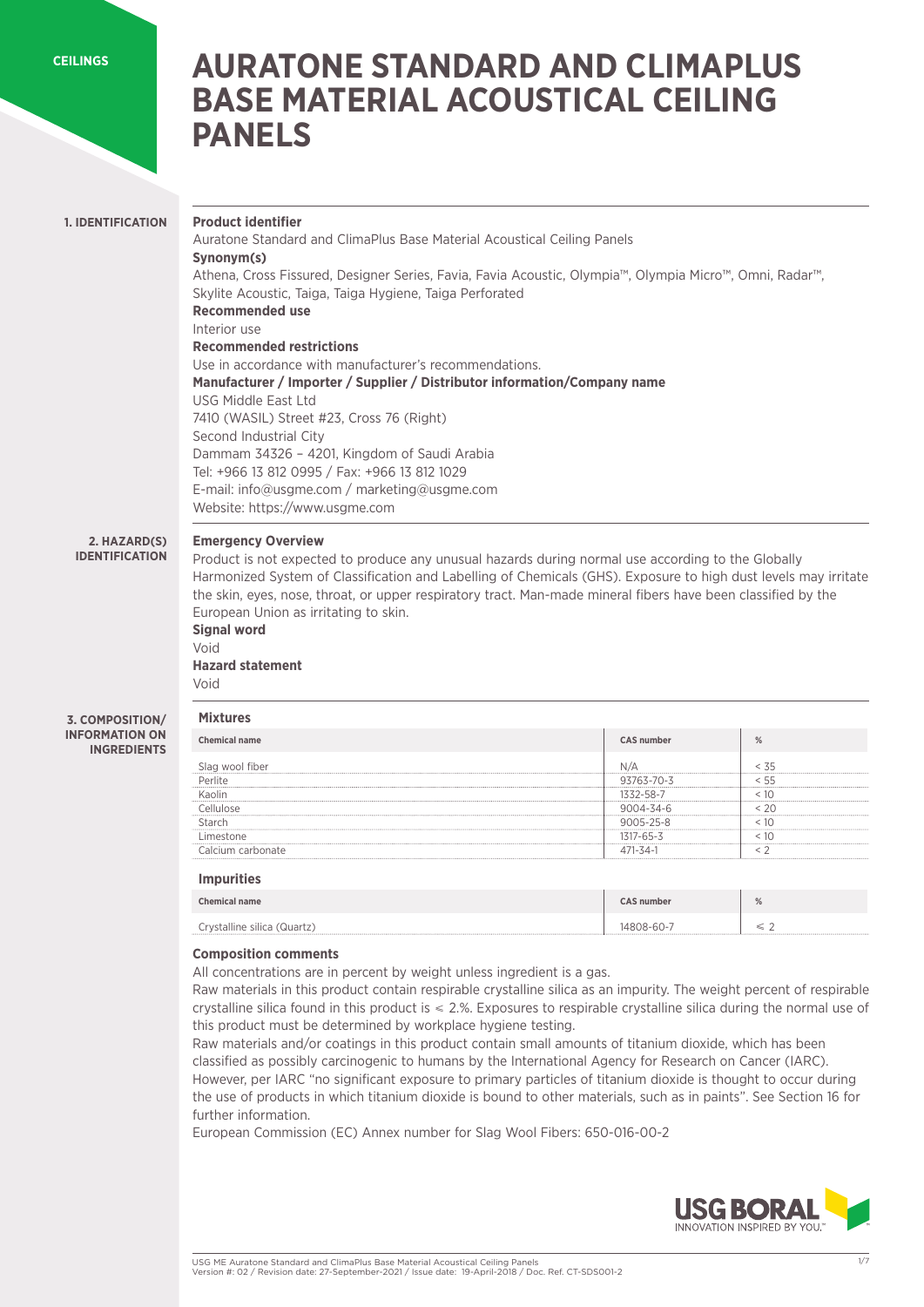| <b>4. FIRST-AID MEASURES</b>                    | <b>Inhalation</b><br>Dust irritates the respiratory system, and may cause coughing and difficulties in breathing. Move injured person<br>into fresh air and keep person calm under observation. Get medical attention if symptoms persist.<br><b>Skin contact</b><br>Contact with dust: Rinse area with plenty of water. Get medical attention if irritation develops or persists.<br><b>Eye contact</b><br>Dust in the eyes: Do not rub eyes. Flush thoroughly with water. If irritation occurs, get medical assistance.<br>Ingestion<br>Rinse mouth. Get medical attention if symptoms occur.<br>Most important symptoms/effects, acute and delayed<br>Under normal conditions of intended use, this material does not pose a risk to health. Dust may irritate throat<br>and respiratory system and cause coughing.<br>Indication of immediate medical attention and special treatment needed<br>Provide general supportive measures and treat symptomatically.<br><b>General information</b><br>Ensure that medical personnel are aware of the material(s) involved. |                   |                           |                                                                                                |  |
|-------------------------------------------------|--------------------------------------------------------------------------------------------------------------------------------------------------------------------------------------------------------------------------------------------------------------------------------------------------------------------------------------------------------------------------------------------------------------------------------------------------------------------------------------------------------------------------------------------------------------------------------------------------------------------------------------------------------------------------------------------------------------------------------------------------------------------------------------------------------------------------------------------------------------------------------------------------------------------------------------------------------------------------------------------------------------------------------------------------------------------------|-------------------|---------------------------|------------------------------------------------------------------------------------------------|--|
| 5. FIRE-FIGHTING<br><b>MEASURES</b>             | Suitable extinguishing media<br>Use fire-extinguishing media appropriate for surrounding materials.<br>Unsuitable extinguishing media<br>Not applicable.<br>Specific hazards arising from the chemical<br>Not a fire hazard.<br>Special protective equipment and precautions for firefighters<br>Selection of respiratory protection for fire fighting: follow the general fire precautions indicated in the<br>workplace. Self-contained breathing apparatus and full protective clothing must be worn in case of fire.<br><b>Fire-fighting equipment/instructions</b><br>Use standard fire fighting procedures & consider the hazards of other involved materials.<br><b>Specific methods</b><br>Cool material exposed to heat with water spray and remove it if no risk is involved.<br><b>General fire hazards</b><br>No unusual fire or explosion hazards noted.                                                                                                                                                                                                    |                   |                           |                                                                                                |  |
| <b>6. ACCIDENTAL</b><br><b>RELEASE MEASURES</b> | Personal precautions, protective equipment and emergency procedures<br>See Section 8 of the SDS for Personal Protective Equipment.<br>Methods and materials for containment and cleaning up<br>No specific clean-up procedure noted. For waste disposal, see Section 13 of the SDS.<br><b>Environmental precautions</b><br>Avoid discharge to drains, sewers, and other water systems.                                                                                                                                                                                                                                                                                                                                                                                                                                                                                                                                                                                                                                                                                   |                   |                           |                                                                                                |  |
| <b>7. HANDLING AND</b><br><b>STORAGE</b>        | <b>Precautions for safe handling</b><br>Use work methods which minimize dust production. Avoid inhalation of dust and contact with skin and eyes.<br>Wear appropriate personal protective equipment. Wash hands after handling. Observe good industrial hygiene<br>practices.<br>Conditions for safe storage, including any incompatibilities<br>Store away from incompatible materials.                                                                                                                                                                                                                                                                                                                                                                                                                                                                                                                                                                                                                                                                                 |                   |                           |                                                                                                |  |
| <b>8. EXPOSURE</b><br><b>CONTROLS/</b>          | <b>Occupational exposure limits</b><br>U.S. - OSHA                                                                                                                                                                                                                                                                                                                                                                                                                                                                                                                                                                                                                                                                                                                                                                                                                                                                                                                                                                                                                       |                   |                           |                                                                                                |  |
| <b>PERSONAL</b><br><b>PROTECTION</b>            | Components                                                                                                                                                                                                                                                                                                                                                                                                                                                                                                                                                                                                                                                                                                                                                                                                                                                                                                                                                                                                                                                               | <b>CAS number</b> | Value                     | Form                                                                                           |  |
|                                                 | Slag wool fiber (CAS N/A)                                                                                                                                                                                                                                                                                                                                                                                                                                                                                                                                                                                                                                                                                                                                                                                                                                                                                                                                                                                                                                                | <b>TWA</b>        | 5 mg/ $m3$<br>15 mg/m $3$ | Fiber, respirable (diameter $\leq$<br>3.5 $\mu$ m andlength $\geq$ 10 $\mu$ m)<br>Fiber, total |  |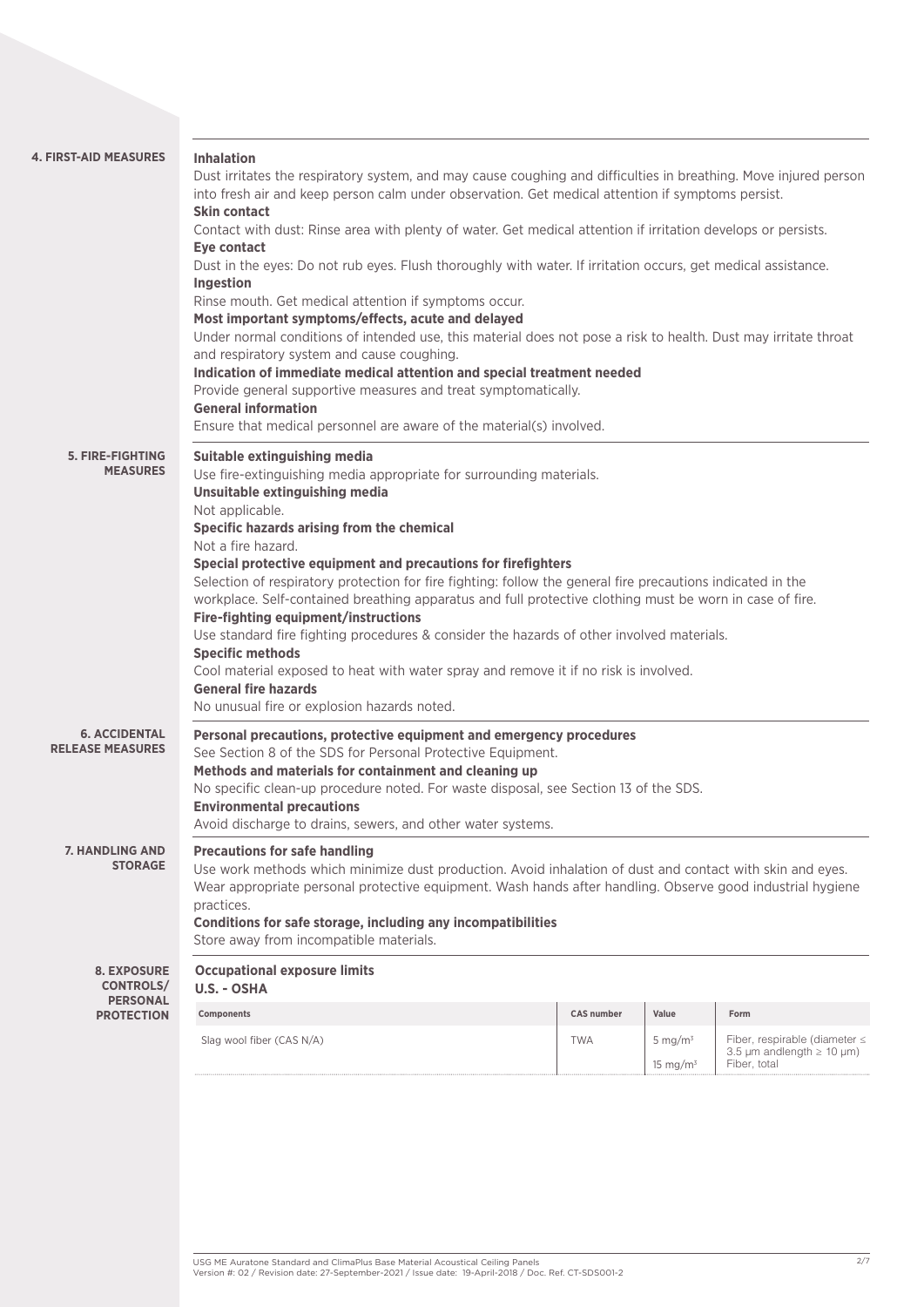### **US. OSHA Table Z-1 Limits for Air Contaminants (29 CFR 1910.1000)**

| <b>Components</b>                | <b>CAS number</b> | Value                              | Form                                |
|----------------------------------|-------------------|------------------------------------|-------------------------------------|
| Calcium carbonate (CAS 471-34-1) | PEL               | 5 mg/m <sup>3</sup><br>15 mg/m $3$ | Respirable fraction.<br>Total dust. |
| Cellulose (CAS 9004-34-6)        | PEL               | 5 mg/ $m3$<br>15 mg/m $3$          | Respirable fraction.<br>Total dust. |
| Kaolin (CAS 1332-58-7)           | PEL               | 5 mg/ $m^3$<br>15 mg/ $m3$         | Respirable fraction.<br>Total dust. |
| Limestone (CAS 1317-65-3)        | PEL               | 5 mg/ $m3$<br>15 mg/ $m3$          | Respirable fraction.<br>Total dust. |
| Starch (CAS 9005-25-8)           | PEL               | 5 mg/ $m3$<br>15 mg/m $3$          | Respirable fraction.<br>Total dust. |

#### **US. OSHA Table Z-3 (29 CFR 1910.1000)**

| Components                              | <b>CAS number</b> | Value                 | Form        |
|-----------------------------------------|-------------------|-----------------------|-------------|
| Crystalline silica (Quartz) (CAS 14808- | <b>TWA</b>        | 0.3 mg/m <sup>3</sup> | Total dust. |
| 60-7                                    |                   | 0.1 mg/m <sup>3</sup> | Respirable. |

### **US. ACGIH Threshold Limit Values**

| Components                                                                                                 | <b>CAS number</b>                                    | Value                                                                        | Form                                                                                          |
|------------------------------------------------------------------------------------------------------------|------------------------------------------------------|------------------------------------------------------------------------------|-----------------------------------------------------------------------------------------------|
| Cellulose (CAS 9004-34-6)<br>Kaolin (CAS 1332-58-7)<br>Slag wool fiber (CAS N/A)<br>Starch (CAS 9005-25-8) | <b>TWA</b><br><b>TWA</b><br><b>TWA</b><br><b>TWA</b> | 10 mg/m $3$<br>$2 \text{ mg/m}^3$<br>1 fibers/cm <sup>3</sup><br>10 mg/m $3$ | Respirable fraction.<br>Fiber, respirable (length > 5<br>$\mu$ m and aspect ratio $\geq$ 3:1) |
| <b>Impurities</b>                                                                                          | <b>CAS number</b>                                    | Value                                                                        | Form                                                                                          |
| Crystalline silica (Quartz) (CAS 14808-<br>$60-7$                                                          | <b>TWA</b>                                           |                                                                              | 0.025 mg/m <sup>3</sup>   Respirable fraction.                                                |

### **US. NIOSH: Pocket Guide to Chemical Hazards**

| Components                       | <b>CAS number</b> | Value                              | Form                 |
|----------------------------------|-------------------|------------------------------------|----------------------|
| Calcium carbonate (CAS 471-34-1) | <b>TWA</b>        | 5 mg/m $3$                         | Respirable.          |
| Cellulose (CAS 9004-34-6)        | <b>TWA</b>        | 10 mg/m <sup>3</sup><br>5 mg/m $3$ | Total<br>Respirable. |
| Kaolin (CAS 1332-58-7)           | <b>TWA</b>        | 10 mg/m $3$<br>5 mg/m $3$          | Total<br>Respirable. |

### **US. NIOSH: Pocket Guide to Chemical Hazards**

| Components                                          | <b>CAS number</b> | Value                                    | Form                                                                              |
|-----------------------------------------------------|-------------------|------------------------------------------|-----------------------------------------------------------------------------------|
| Limestone (CAS 1317-65-3)                           | <b>TWA</b>        | 10 mg/m $3$<br>5 mg/ $m^3$               | Total<br>Respirable.                                                              |
| Perlite (CAS 93763-70-3)                            | <b>TWA</b>        | 10 mg/m $3$<br>5 mg/ $m^3$               | Total<br>Respirable.                                                              |
| Slag wool fiber (CAS N/A)                           | <b>TWA</b>        | 10 mg/m $3$<br>$3 \text{ mg/m}^3$        | Total<br>Fiber, respirable (diameter $\leq$                                       |
| Starch (CAS 9005-25-8)                              | <b>TWA</b>        | 5 mg/m $3$<br>5 mg/ $m^3$<br>10 mg/m $3$ | 3.5 $\mu$ m and length $\geq$ 10 $\mu$ m)<br>Fiber, total<br>Respirable.<br>Total |
| <b>Impurities</b>                                   | <b>CAS number</b> | Value                                    | Form                                                                              |
| Crystalline silica (Quartz) (CAS 14808-<br>$60 - 7$ | <b>TWA</b>        | $0.05 \,\mathrm{mg/m^3}$                 | Respirable dust.                                                                  |

### **Biological limit values**

No biological exposure limits noted for the ingredient(s).

### **Appropriate engineering controls personal protective equipment**

Provide sufficient ventilation for operations causing dust formation. Observe occupational exposure limits and minimize the risk of exposure. Cut and trim with a utility knife or hand saw to minimize dust levels. If a router is used it must have a dust collection system. Operations such as power cutting, power kerfing or using compressed air to remove dust are not recommended (2). See Section 16 for further information.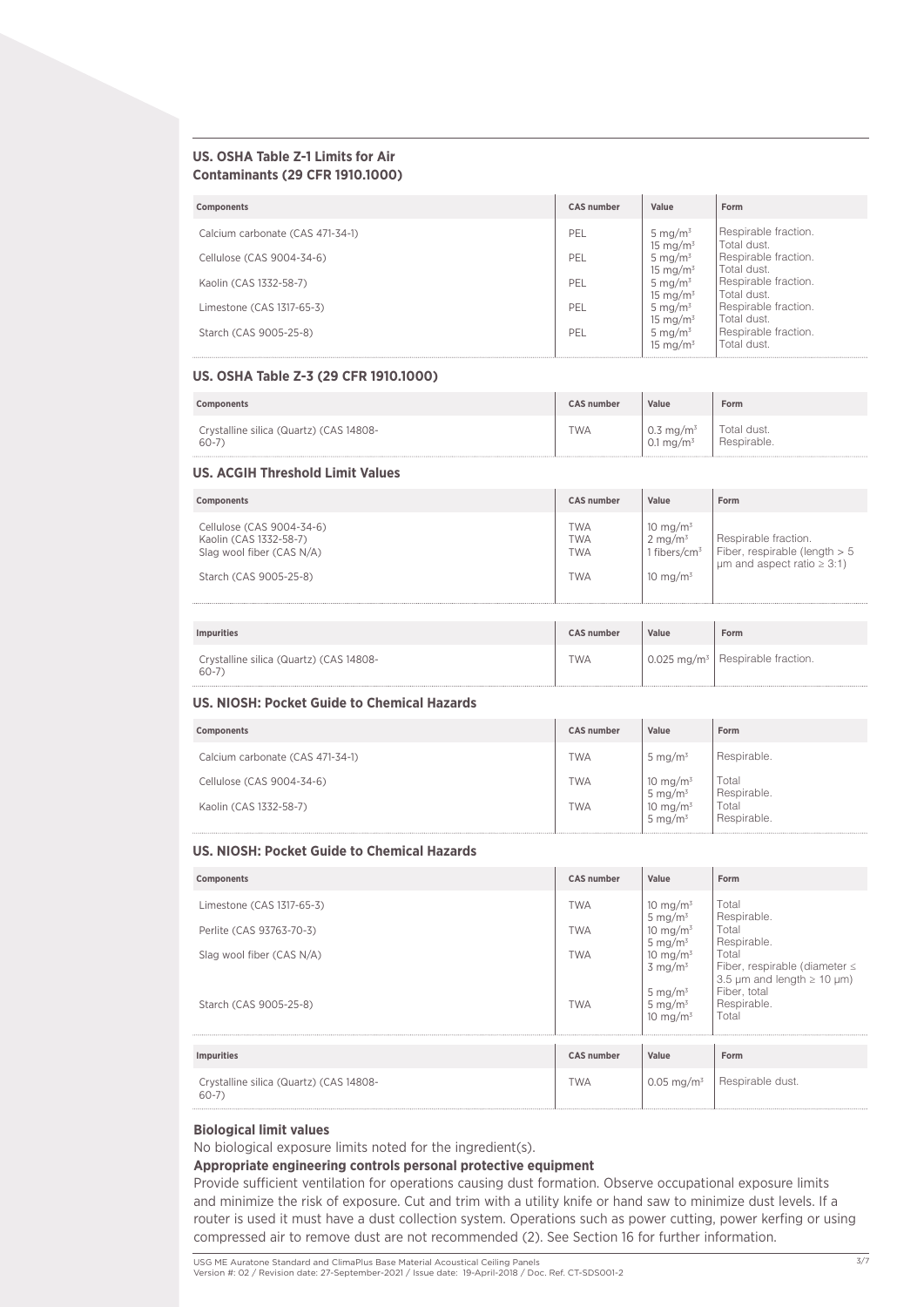### **Individual protection measures, such as personal protective equipment**

### **Eye/face protection**

Wear approved safety goggles.

## **Skin protection**

### **Hand protection**

It is a good industrial hygiene practice to minimize skin contact. For prolonged or repeated skin contact use suitable protective gloves.

### **Other**

Normal work clothing (long sleeved shirts and long pants) is recommended.

#### **Respiratory protection**

If engineering controls do not maintain airborne concentrations below recommended exposure limits (where applicable) or to an acceptable level (in countries where exposure limits have not been established), an approved respirator must be worn. Use a NIOSH/MSHA approved air purifying respirator as needed to control exposure. Consult with respirator manufacturer to determine respirator selection, use, and limitations. Use positive pressure, air-supplied respirator for uncontrolled releases or when air purifying respirator limitations may be exceeded. Follow respirator protection program requirements (OSHA 1910.134 and ANSI Z88.2) for all respirator use.

### **Thermal hazards**

#### None

#### **General hygiene considerations**

Always observe good personal hygiene measures, such as washing after handling the material and before eating, drinking, and/or smoking. Routinely wash work clothing and protective equipment to remove contaminants. Observe any medical surveillance requirements.

#### **9. PHYSICAL AND CHEMICAL PROPERTIES**

| <b>Appearance</b>                            | <b>Explosive limit - lower (%)</b>                |
|----------------------------------------------|---------------------------------------------------|
| <b>Physical state</b>                        | Not applicable.                                   |
| Solid                                        | Explosive limit - upper (%)                       |
| Form                                         | Not applicable.                                   |
| Panel.                                       | <b>Vapor pressure</b>                             |
| Color                                        | Not applicable.                                   |
| White or colored surface; beige/gray core.   | <b>Vapor density</b>                              |
| Odor                                         | Not applicable.                                   |
| Low to no odor.                              | <b>Relative density</b>                           |
| <b>Odor threshold</b>                        | $0.2 - 0.22$ (H <sup>2</sup> O=1)                 |
| Not applicable.                              | Solubility(ies)                                   |
| pH                                           | Very low solubility in water.                     |
| 9                                            | Partition coefficient (n-octanol/water)           |
| Melting point/freezing point                 | Not applicable.                                   |
| Not applicable.                              | <b>Auto-ignition temperature</b>                  |
| Initial boiling point and boiling range      | Not applicable.                                   |
| Not applicable.                              | <b>Decomposition temperature</b>                  |
| <b>Flash point</b>                           | $1200^{\circ}$ C                                  |
| Not applicable.                              | <b>Viscosity</b>                                  |
| <b>Evaporation rate</b>                      | Not applicable.                                   |
| Not applicable.                              | <b>Other information</b>                          |
| <b>Flammability (solid, gas)</b>             | <b>Bulk density</b>                               |
| Not applicable.                              | 200-250 kg/m <sup>3</sup>                         |
| Upper/lower flammability or explosive limits | VOC (Weight %)                                    |
| Flammability limit - lower (%)               | 0%                                                |
| Not applicable.                              | <b>Formaldehyde Emissions</b>                     |
| Flammability limit - upper (%)               | Complies with Class E1 for Formaldehyde Emissions |
| Not applicable.                              |                                                   |

#### **10. STABILITY AND REACTIVITY**

### **Reactivity**

The product is stable and non reactive under normal conditions of use, storage and transport. **Chemical stability**  Material is stable under normal conditions. **Possibility of hazardous reactions** Hazardous polymerization does not occur. **Conditions to avoid**  Contact with incompatible materials.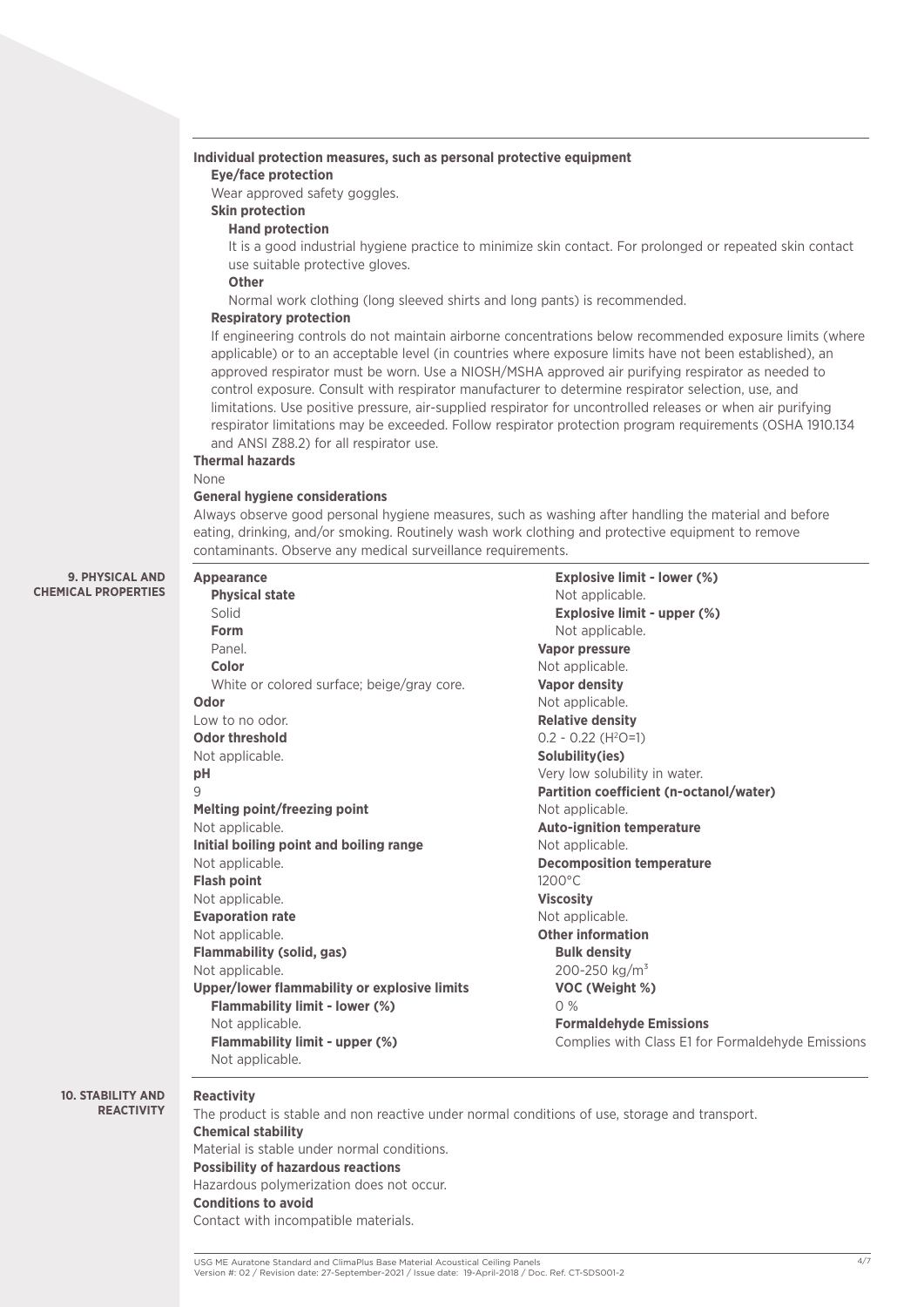### **Incompatible materials**

Strong oxidizing agents. Strong acids. **Hazardous decomposition products** No hazardous decomposition products are known.

**11. TOXICOLOGICAL INFORMATION**

### **Information on likely routes of exposure**

**Ingestion**  Ingestion may cause irritation and stomach discomfort. **Inhalation** Inhalation of dusts may cause respiratory irritation. **Skin contact** May cause irritation through mechanical abrasion. **Eyes contact** Direct contact with eyes may cause temporary irritation. **Symptoms related to the physical, chemical and toxicological characteristics** Under normal conditions of intended use, this material does not pose a risk to health. **Information on toxicological effects Acute toxicity**  Not expected to be a hazard under normal conditions of intended use. **Skin corrosion/irritation**  Prolonged skin contact may cause temporary irritation. **Serious eye damage/eye irritation** Direct contact with eyes may cause temporary irritation. **Respiratory or skin sensitization Respiratory sensitization**  No data available, but none expected. **Skin sensitization**  This product is not expected to cause skin sensitization. **Germ cell mutagenicity**  No data available, but none expected. **Carcinogenicity**  Repeated and prolonged exposures to high levels of respirable crystalline silica may cause cancer. **IARC Monographs. Overall Evaluation of Carcinogenicity**  Crystalline silica (Quartz) (CAS 14808-60-7) 1 Carcinogenic to humans. **NTP Report on Carcinogens**  Crystalline silica (Quartz) (CAS 14808-60-7) Known To Be Human Carcinogen. **OSHA Specifically Regulated Substances (29 CFR 1910.1001-1050)** Not listed. **Reproductive toxicity**  Not classified. **Specific target organ toxicity - single exposure** No data available, but none expected. **Specific target organ toxicity - repeated exposure** May damage lung tissue through repeated and prolonged exposure to high levels of respirable crystalline silica particles. **Aspiration hazard**  Due to the physical form of the product it is not an aspiration hazard. **Chronic effects**

Prolonged and routine inhalation of high levels of respirable crystalline silica particles can lead to the lung disease known as silicosis. Some studies show excess numbers of cases of scleroderma, connective tissue disorders, lupus, rheumatoid arthritis, chronic kidney diseases and end-stage kidney disease in workers exposed to respirable crystalline silica. Pre-existing skin and respiratory conditions including dermatitis, asthma and chronic lung disease might be aggravated by exposure. Occupational exposure to respirable dust and respirable crystalline silica should be monitored and controlled.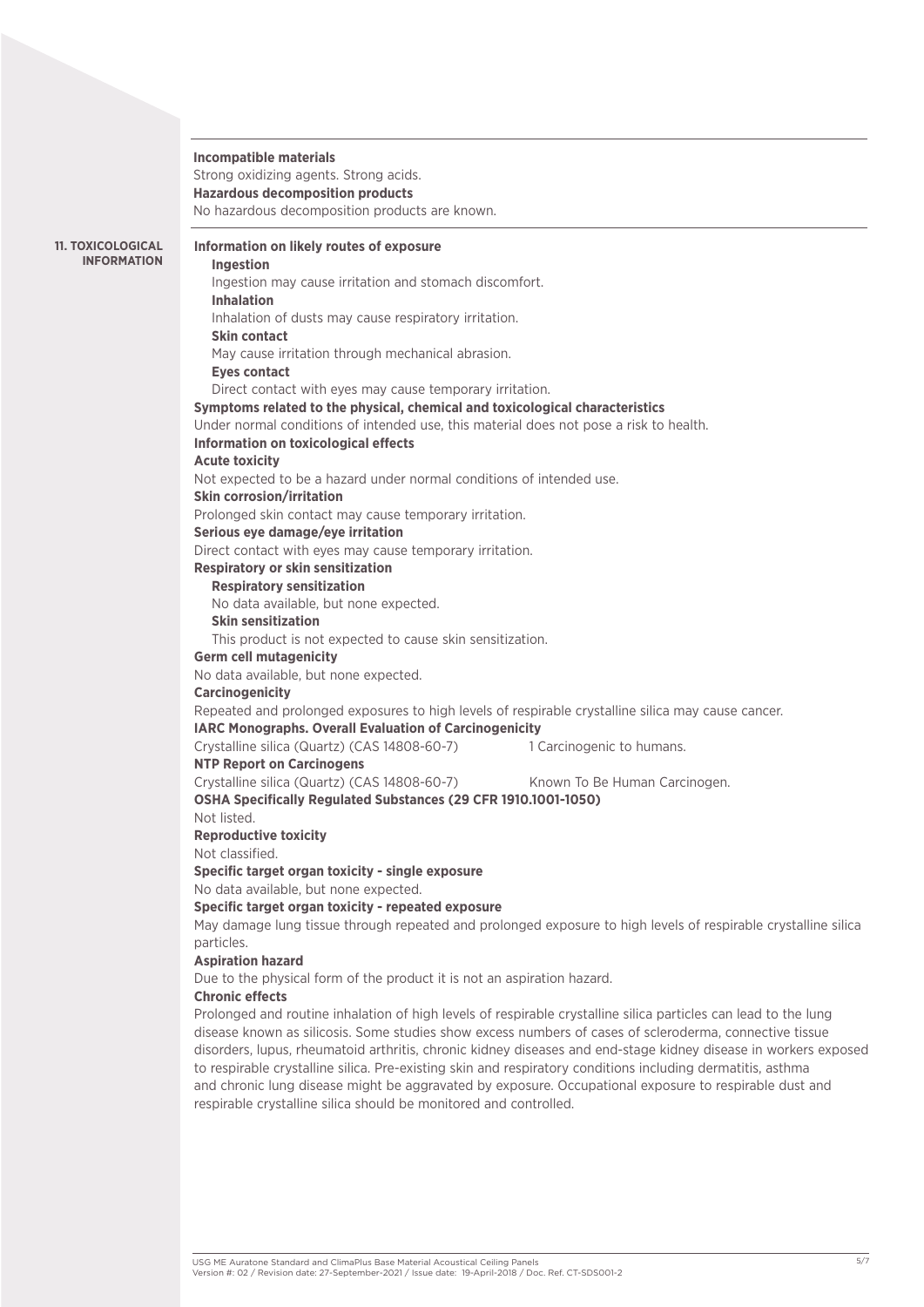| <b>12. ECOLOGICAL</b><br><b>INFORMATION</b>                                                     | <b>Ecotoxicity</b><br><b>Persistence and degradability</b><br><b>Bioaccumulative potential</b><br>Bioaccumulation is not expected.<br><b>Mobility in soil</b><br>No data available.<br><b>Other adverse effects</b><br>None expected. | No data is available on the degradability of this product.                                                                                                                                        | The product is not classified as environmentally hazardous. However, this does not exclude the possibility that<br>large or frequent spills can have a harmful or damaging effect on the environment.                                                                                                                                                                                                                                                                                                                                                                                                                                                                                                                                                                                                                                                                                                                                                                                                                                                                                                                                                                                                                                                                                                                                                                                                                                                                                |
|-------------------------------------------------------------------------------------------------|---------------------------------------------------------------------------------------------------------------------------------------------------------------------------------------------------------------------------------------|---------------------------------------------------------------------------------------------------------------------------------------------------------------------------------------------------|--------------------------------------------------------------------------------------------------------------------------------------------------------------------------------------------------------------------------------------------------------------------------------------------------------------------------------------------------------------------------------------------------------------------------------------------------------------------------------------------------------------------------------------------------------------------------------------------------------------------------------------------------------------------------------------------------------------------------------------------------------------------------------------------------------------------------------------------------------------------------------------------------------------------------------------------------------------------------------------------------------------------------------------------------------------------------------------------------------------------------------------------------------------------------------------------------------------------------------------------------------------------------------------------------------------------------------------------------------------------------------------------------------------------------------------------------------------------------------------|
| <b>13. DISPOSAL</b><br><b>CONSIDERATIONS</b>                                                    | <b>Disposal instruction</b><br><b>Local disposal regulations</b><br>Hazardous waste code<br>Not regulated.<br><b>Contaminated packaging</b>                                                                                           | Dispose of in accordance with local regulations.<br>Waste from residues / unused products<br>Dispose of in accordance with local regulations.<br>Dispose of in accordance with local regulations. | Dispose in accordance with applicable federal, state, and local regulations. Recycle responsibly.                                                                                                                                                                                                                                                                                                                                                                                                                                                                                                                                                                                                                                                                                                                                                                                                                                                                                                                                                                                                                                                                                                                                                                                                                                                                                                                                                                                    |
| <b>14. TRANSPORT</b><br><b>INFORMATION</b>                                                      | <b>DOT</b><br><b>IATA</b><br><b>IMDG</b><br>Not applicable.                                                                                                                                                                           | Not regulated as dangerous goods.<br>Not regulated as a dangerous good.<br>Not regulated as a dangerous good.                                                                                     | Transport in bulk according to Annex II of MARPOL 73/78 and the IBC Code                                                                                                                                                                                                                                                                                                                                                                                                                                                                                                                                                                                                                                                                                                                                                                                                                                                                                                                                                                                                                                                                                                                                                                                                                                                                                                                                                                                                             |
| <b>15. REGULATORY</b><br><b>INFORMATION</b>                                                     | CAS#<br>CAS#<br>CAS#<br>CAS#<br>CAS#                                                                                                                                                                                                  | <b>Saudi Arabian Inventory of Chemical Substance:</b><br>65997-17-3<br>93763-70-3<br>1332-58-7<br>9004-34-6<br>9005-25-8                                                                          | Glass, Oxide<br>Perlite<br>Kaolin<br>Cellulose<br>Starch                                                                                                                                                                                                                                                                                                                                                                                                                                                                                                                                                                                                                                                                                                                                                                                                                                                                                                                                                                                                                                                                                                                                                                                                                                                                                                                                                                                                                             |
| OTHER INFORMATION,<br><b>INCLUDING DATE OF</b><br><b>PREPARATION OR</b><br><b>LAST REVISION</b> | <b>Issue date</b><br>19-April-2018<br><b>Revision date</b><br>27-September-2021<br>Version #<br>02<br><b>Further information</b>                                                                                                      | 3 category ["not classifiable as to carcinogenicity to humans"].<br>with Note Q in the EU Commission Directive 97/69/EC.                                                                          | Crystalline silica: Raw materials in this product may contain respirable crystalline silica as an impurity. Exposures<br>to respirable crystalline silica are not expected during the normal use of this product. However, actual levels<br>must be determined by workplace hygiene testing. Industrial hygiene testing by RJ Lee Group showed that<br>cutting with a utility knife or a router equipped with a dust collection system did not produce airborne<br>respirable crystalline in exceedance of OSHA PELs. However, cutting with a power saw, even with a dust<br>collection system in place, did produce some exceedances. Prolonged and repeated exposure to airborne free<br>respirable crystalline silica can result in lung disease (i.e., silicosis) and/or lung cancer.<br>Slag Wool Fiber: Large morbidity and mortality studies of both European and North American mineral wool<br>manufacturing workers have been conducted. These studies have found no significant association of non-<br>malignant (i.e. fibrosis) or malignant (i.e., lung cancer or mesothelioma) lung disease and exposures to slag<br>wool fibers and have not established a causal relationship between exposure and non-malignant or malignant<br>diseases. In 2001, the International Agency for Research on Cancer (IARC) assigned slag wool fiber to the Group<br>The synthetic mineral fiber used in this product is exonerated from classification as a carcinogen in accordance |

 $16.$